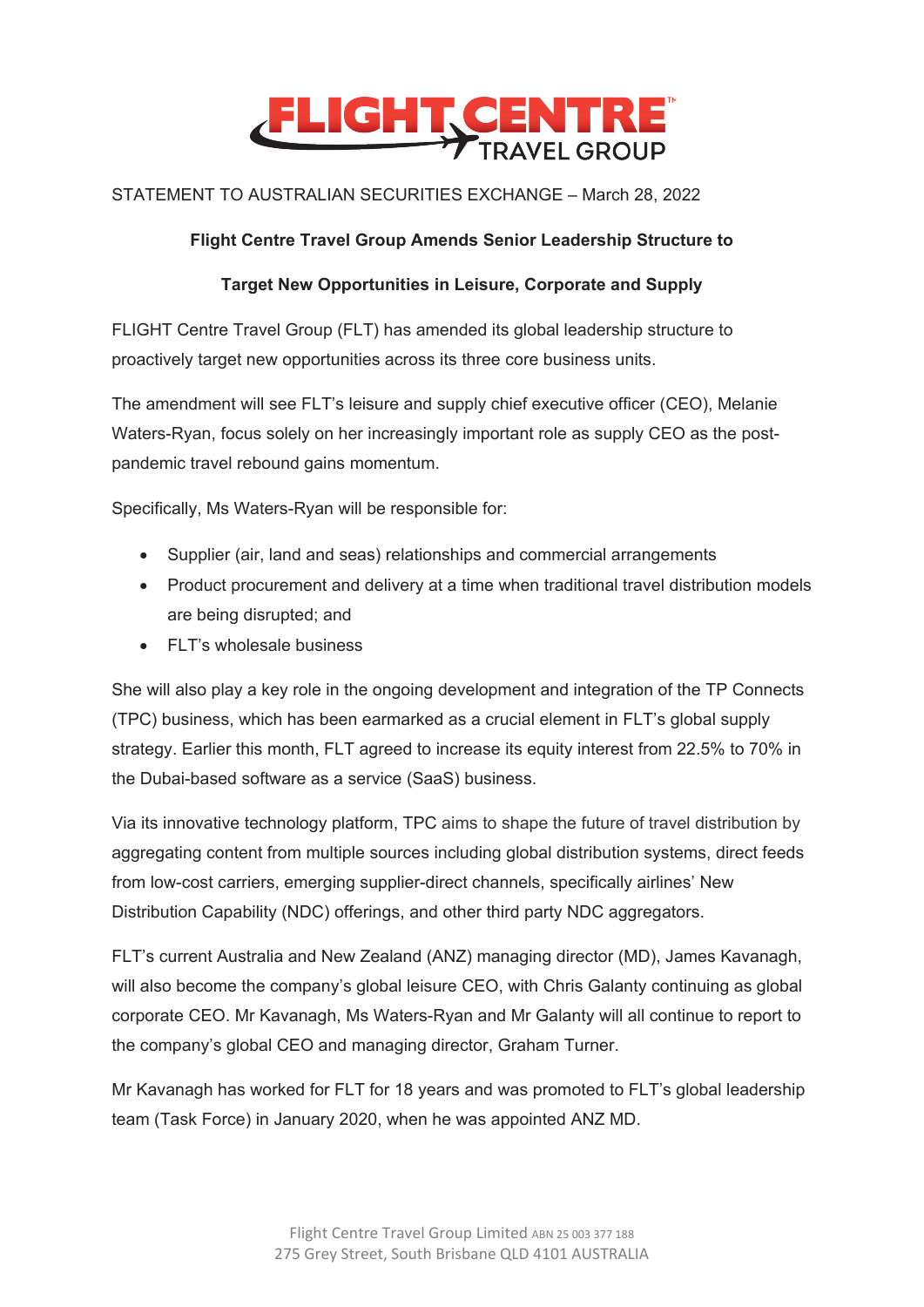FLT's Task Force, which Mr Turner heads, also includes Ms Waters-Ryan, Mr Galanty, Americas MD Charlene Leiss, Europe, Middle East and Africa (EMEA) MD Steve Norris and chief financial officer Adam Campbell.

#### Comments from Graham Turner

"This is an important step in our business's evolution and means we will now have dedicated CEOs responsible for each of our three business divisions – corporate travel, leisure travel and supply," Mr Turner said.

"Having three senior executives focussed solely on these key areas will help ensure we successfully execute our growth strategies and capitalise on opportunities across all areas of the business during the post-pandemic recovery, which is now well and truly underway.

"Mel has been at the forefront of our evolution and success in the product and distribution spaces and her proven expertise and innovative thinking will prove invaluable in the future.

"James has been heavily involved in the design and transformation of our leisure business over the past two years and we are excited by the contribution he will make as travel resumes. We are already starting to see very positive signs of recovery in the leisure sector as restrictions are lifted and as the world reopens, which is happening now at pace."

### Comments from Melanie Waters-Ryan

"The supply and distribution areas of travel are rapidly evolving and are critical to our longterm success," Ms Waters-Ryan said.

"The disruption that is taking place in this space is creating opportunities and we are well placed to benefit. I look forward to focusing on the emerging opportunities we see in supply and working closely with the leisure and corporate businesses to deliver new and improved products to our people and customers and increased sales to our travel industry partners."

#### Comments from James Kavanagh

"I am excited by the challenge of leading our large and diverse leisure business, which spans multiple brands and multiple channels and is this year celebrating its 40<sup>th</sup> birthday," Mr Kavanagh said.

"The building blocks are in place for further success in the future.

"Our shop network, which remains highly accessible, and our people are at the heart of this business, but they are now complemented by highly scalable online, call centre and independent contractor offerings that have been strengthened during the pandemic.